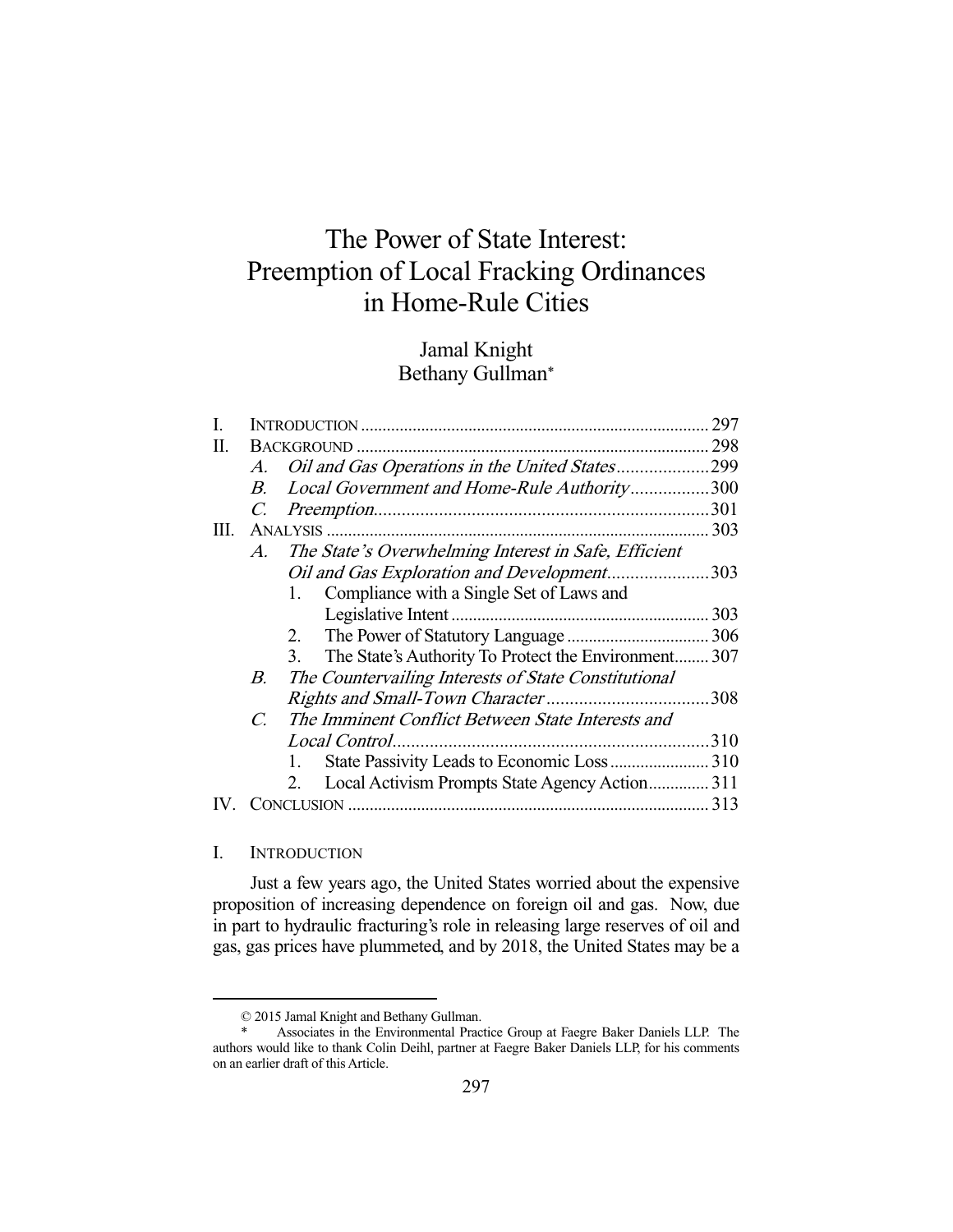net exporter of natural gas.<sup>1</sup> This expansion in development, a boon to the economy, nevertheless has some local governments concerned about health, safety, and interruptions to local life that a hydraulic fracturing operation can cause. Several localities have taken matters into their own hands by passing regulations, varying from regulating where and how hydraulic fracturing may be carried out within their jurisdictions to outright bans.<sup>2</sup>

 In response to these concerns over potentially adverse impacts on public health and the natural environment associated with hydraulic fracturing operations, state and local governments each seek greater control over the oil and gas industry. The balance of power differs tremendously by jurisdiction, but the authority to exercise control over the "where" and "how" continues to present major issues for local governments trying to govern locally, state and regional government agencies, industry representatives, and nongovernmental entities.

 Conflicts between state preemption and local land use authority are forcing companies to make difficult decisions about where to deploy scarce exploration resources. This Article explores the statutory and constitutional authorities of municipal entities to regulate hydraulic fracturing within their borders. A local government's authority to regulate oil and gas interests within its borders is limited by law. Municipal efforts inherently conflict with state regulatory programs addressing the practice, in large part because state interests in the efficient and economical extraction of oil and gas resources are overwhelming. Further, these municipal attempts to regulate hydraulic fracturing are misguided, preempted, and an invalid means of addressing the allegedly local concerns associated with these operations.

#### II. BACKGROUND

-

 Hydraulic fracturing has become an indispensable component of profitable oil and gas development in the United States. It has also

 <sup>1.</sup> Oil and Natural Gas Import Reliance of Major Economies Projected to Change Rapidly, U.S. ENERGY INFO. ADMIN. (Jan. 22, 2014), http://www.eia.gov/todayinenergy/detail. cfm?id=14691 (citing AEO2014 Early Release Report, U.S. ENERGY INFO. ADMIN. 13 (Dec. 16, 2013), http://www.eia.gov/forecasts/aeo/er/pdf/0383er(2014).pdf).

 <sup>2.</sup> In many cases, local ordinances purporting to use a zoning power fared no differently than those that referred to a "ban." For the purposes of this Article, which is focused on the preemption analysis, both types of ordinances are considered, and the type of ordinance is noted in the discussion of each case. For a fuller exploration of this distinction, see Kevin J. Duffy, Regulating Hydraulic Fracturing Through Land Use: State Preemption Prevails, 85 U. COLO. L. REV. 817, 850-58 (2014) (describing the operational conflict that can occur regardless of whether an ordinance is considered a ban or a zoning regulation).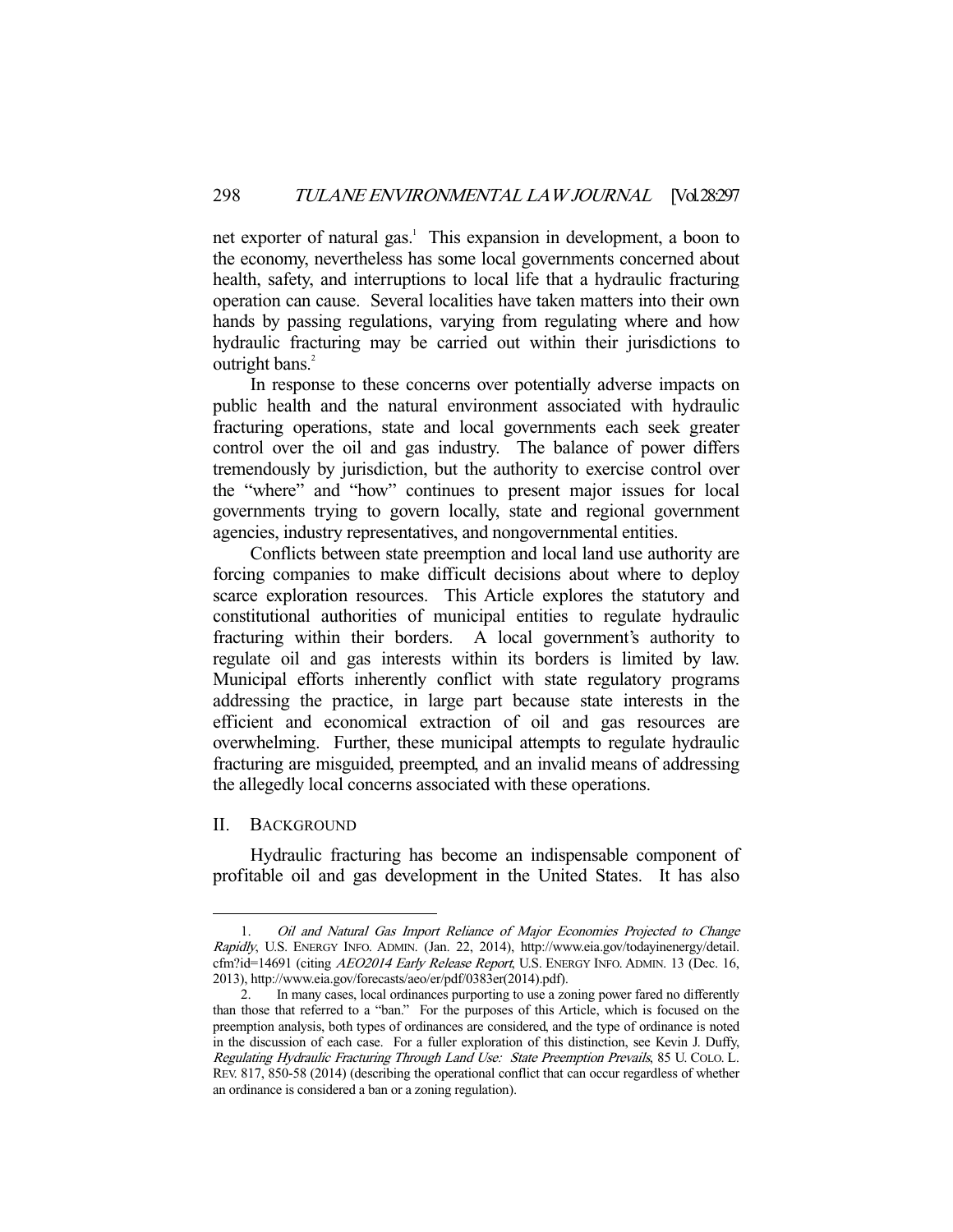become a well-publicized and hotly contested practice by some local governments, who flex their "home rule" muscles in an attempt to prohibit hydraulic fracturing within city and county limits. But even though the home rule doctrine allows local government entities in some states to handle their own local affairs, local government regulation is preempted where the state has already regulated or where a local ordinance would conflict with a state interest.

#### A. Oil and Gas Operations in the United States

 Today, oil and gas activities in the United States, including hydraulic fracturing, are regulated at the state level, and a number of states have resisted local attempts at regulation where they conflict with policies underlying state oil and gas regulations.<sup>3</sup> Hydraulic fracturing, or the injection of water and chemicals into rock at high pressure to release oil and gas, is a process used in a vast majority of natural gas wells.<sup>4</sup> It is a critical step in unlocking oil and natural gas reserves embedded in shale and other tight, underground rock formations across the country.<sup>5</sup> State laws control the process from beginning to end. Each step of the drilling and hydraulic fracturing process is subject to regulation, including preparing the site, drilling the well, disposing of waste after the process is complete, and everything in between.<sup>6</sup>

 The number of hydraulic fracturing operations within states differs greatly.<sup>7</sup> The state with the highest number of gas and oil wells in the United States is Texas.<sup>8</sup> Colorado is fourth (exceeded in the number of wells only by Texas, Pennsylvania, and Kansas), and its 84,357 active wells primarily extract from the Niobrara Shale.<sup>9</sup> New York, where a moratorium was in place for years, recently became the first state with

Nicholas Deutsch & P. Randall Crump, The Power Struggle over the Regulation of Hydraulic Fracturing, E&P, Mar. 2014, at 8, 8, available at http://www.epmag.com/powerstruggle-over-regulation-hydraulic-fracturing-712716.

<sup>4.</sup> Fact Sheet: On Fracking, EARTH JUST., http://earthjustice.org/features/campaigns/ fact-sheet-on-fracking (last visited Jan. 16, 2015).

<sup>5.</sup> Hydraulic Fracturing: Unlocking America's Natural Gas Resources, AM. PETROLEUM INST. 1, 2 (July 2014), http://www.api.org/oil-and-natural-gas-overview/exploration-andproduction/hydraulic-fracturing/~/media/Files/Oil-and-Natural-Gas/Hydraulic-Fracturingprimer/Hydraulic-Fracturing-Primer-2014-highres.pdf.

 <sup>6.</sup> See Fact Sheet: On Fracking, supra note 4.

<sup>7.</sup> Matt Kelso, Over 1.1 Million Active Oil and Gas Wells in the US, FRACTRACKER ALLIANCE (Mar. 4, 2014), http://www.fractracker.org/2014/03/1-million-wells/.

<sup>8.</sup> Bobby Magill, Fracking the USA: New Map Shows 1 Million Oil, Gas Wells, CLIMATE CENT. (Mar. 27, 2014), http://www.climatecentral.org/news/fracking-the-usa-mapsshow-americas-1.1-million-oil-and-gas-wells-17226.<br>9. Id.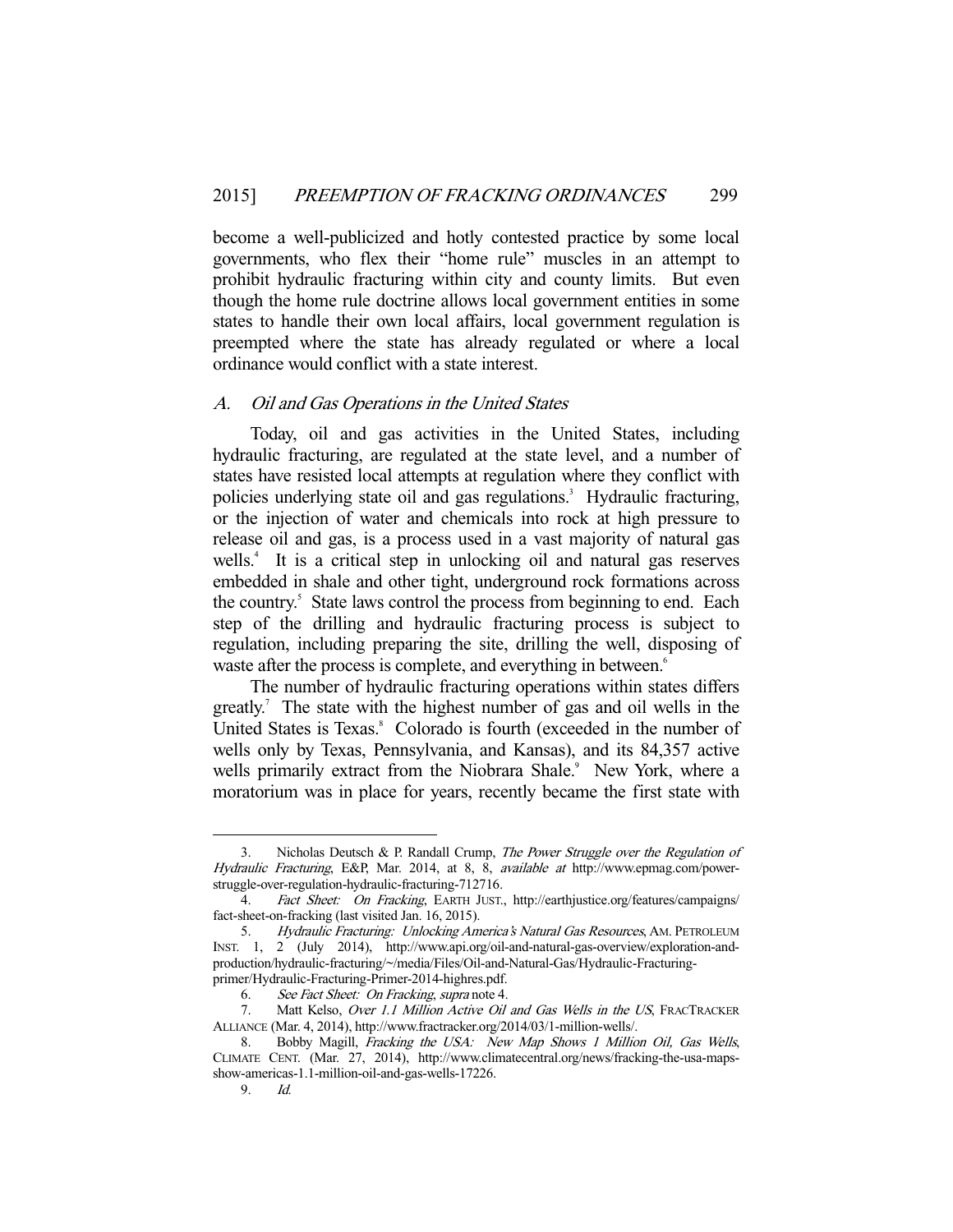major natural gas deposits to ban fracturing.<sup>10</sup> New York sits on the Marcellus Shale with more than 15,000 active wells found primarily in the western part of the state. $11$ 

 The requirements of state regulatory programs are divergent as well. Some states require disclosure of the chemicals and practices used during the fracking process, while others allow this to remain confidential or require disclosure but provide an exception for trade secrets.<sup>12</sup>

#### B. Local Government and Home-Rule Authority

 Throughout the United States, local ordinances banning or restricting hydraulic fracturing have been challenged in state and federal courts.13 Because the United States Environmental Protection Agency does not regulate fracking within the continental United States,<sup>14</sup> the conflicts have largely arisen in home-rule cities where there is a legislative grant of power to a state agency to regulate oil and gas activity in the state. Local government entities are a creation of the state and only have the powers delegated to them by the state (although not every power must be mentioned for a locality to exercise it).<sup>15</sup> Traditionally, many local governments in the United States have operated under Dillon's rule, which "allows a state legislature to control local government structure"

<sup>10.</sup> Environmental Win: Gov. Andrew Cuomo Bans Fracking in New York State, INDIAN COUNTRY TODAY MEDIA NETWORK.COM (Dec. 17, 2014), http://indiancountrytodaymedianetwork. com/2014/12/17/environmental-win-gov-andrew-cuomo-bans-fracking-new-york-state-158340.

<sup>11.</sup> Magill, *supra* note 8.

<sup>12.</sup> Katie Valentine, Major Drilling Services Company Will Now Disclose All Fracking Chemicals, CLIMATE PROGRESS (Oct. 2, 2014, 4:35 PM), http://thinkprogress.org/climate/2014/ 10/02/3575249/baker-hughes-fracking-chemical-disclosure/ (citing John Murawski, NC Fracking Panel Passes Chemical Disclosure Rule, NEWSOBSERVER.COM (Jan. 14, 2014), http://www.news observer.com/2014/01/14/3532704\_nc-fracking-panel-passes-chemical.html?rh=1; Joanna M. Foster, In Wyoming, Drillers Are One Step Closer To Disclosing What's in Fracking Fluid, CLIMATE PROGRESS (Mar. 13, 2014, 9:40 AM), http://thinkprogress.org/climate/2014/03/13/ 3399471/wyoming-fracking-fluid-case/; Spencer Hunt, Shale Drillers Must Report Chemicals, COLUMBUS DISPATCH (Sept. 30, 2013, 5:53 AM), http://www.dispatch.com/content/stories/local/ 2013/09/30/shale-drillers-must-report-chemicals.html).

 <sup>13.</sup> See infra Part III.

<sup>14.</sup> Claudia M. Barrett, 2014 Should Be Pivotal for Fracking Regulation, LAW360 (Feb. 10, 2014, 5:58 PM), http://www.law360.com/articles/508609/2014-should-be-pivotal-forfracking-regulation (subscription required).

<sup>15.</sup> See, e.g., Hawkins v. Common Council of Grand Rapids, 158 N.W. 953, 956 (Mich. 1916) ("The power conferred in the charter of Grand Rapids to remove its officers was but recognition of ancient usage, and an inherent incident of its incorporation, with stated limitations, was forbidden by no constitutional restriction and thus expressly conferred by its accepted charter, governed and limited corporate action in that particular." (citing People v. Hurlbut, 24 Mich. 44 (1871))); State ex rel. Ennis v. Superior Court, 279 P. 601, 606 (Wash. 1929) (stating that common law directs "a liberal construction of the legislative enactment providing for the adoption of charters by cities of the first class" (citing WASH.REV.CODE § 35.22.900)).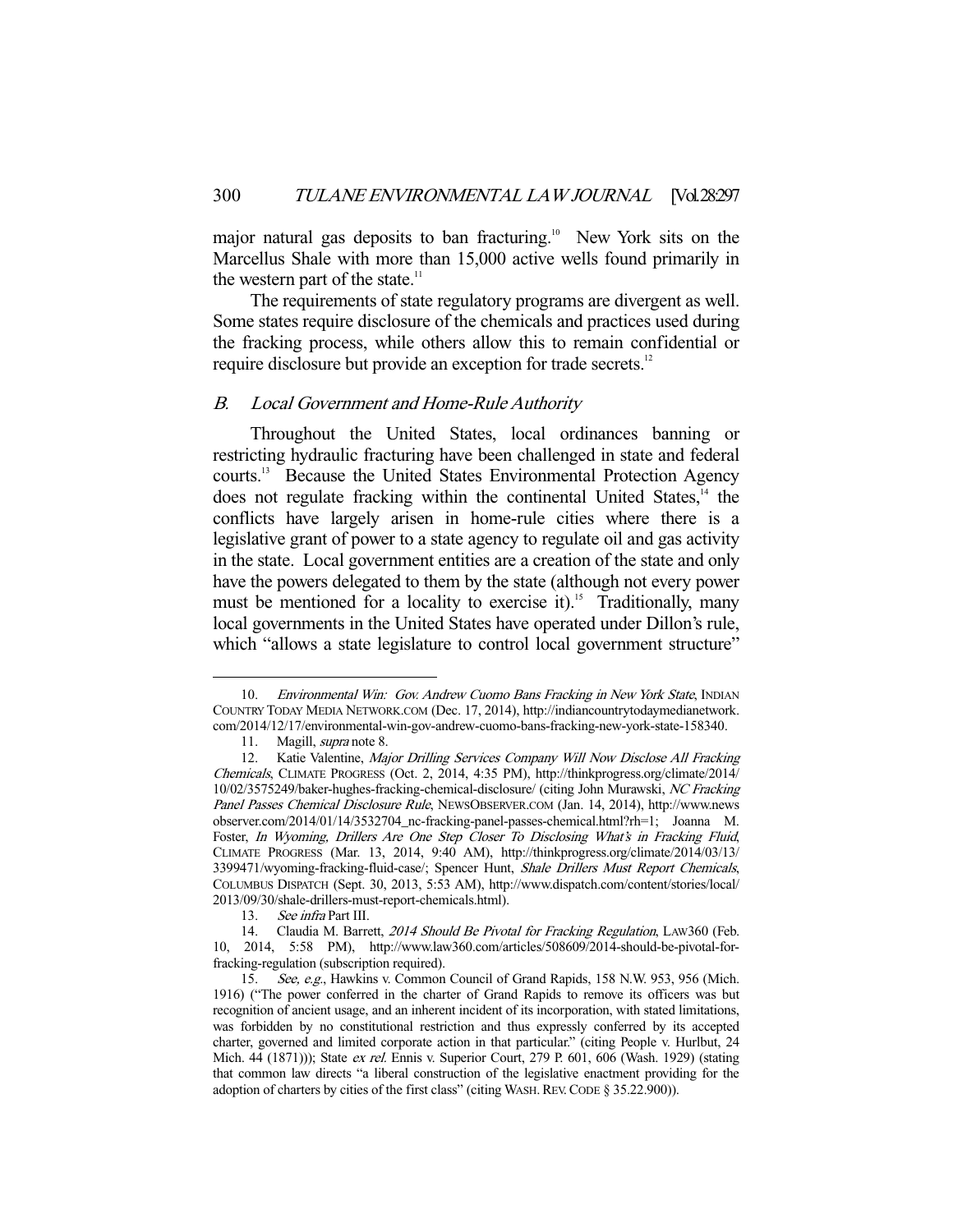and functions.<sup>16</sup> However, home-rule local governments are where the preemption battle is primarily taking place.

 Home-rule governments have been granted much broader powers and autonomy by the state.<sup>17</sup> Powers vary by state, and sometimes even within states, because it is generally the home-rule city itself that chooses how much power to exercise, up to the amount allowed by the state constitution or authorizing statute.<sup>18</sup> For example, home-rule localities often have exclusive control over city zoning.<sup>19</sup> Some additionally have broad powers, such as "eminent domain, taxation, and election holding."<sup>20</sup> Local powers may be protected by the state constitution or by statute.<sup>21</sup> But almost all home-rule localities have zoning power, which can be the foundation for an attempt to ban or institute moratoria on hydraulic fracturing within city limits. $22$ 

#### C. Preemption

-

 The interface of home-rule jurisdiction and preemption continues to present legal issues and political tension. State laws can expressly or

 <sup>16.</sup> Local Government Authority, NAT'L LEAGUE CITIES, http://www.nlc.org/build-skillsand-networks/resources/cities-101/city-powers/local-government-authority (last visited Jan. 26, 2015).

<sup>17.</sup> See, e.g., TEX. LOC. GOV'T CODE ANN. § 51.072 (West 2013) ("The [home-rule] municipality has full power of local self-government."); People ex rel. Metro. St. Ry. Co. v. State Bd. of Tax Comm'rs, 67 N.E. 69, 70-71 (N.Y. 1903) ("The principle of home rule, or the right of self-government as to local affairs, existed before we had a constitution. Even prior to Magna Charta [sic], some cities, boroughs, and towns had various customs and liberties, which had been granted by the crown, or had subsisted through long user [sic], and among them was the right to elect certain local officers from their own citizens, and, with some restrictions, to manage their own purely local affairs.").

 <sup>18.</sup> City of Santa Fe v. Young, 949 S.W.2d 559, 560 (Tex. App. Hous. 14th Dist. 1997) ("A home-rule city looks to the legislature *not* for grants of power, but only for limitations on their powers granted by article XI, § 5 of the Texas Constitution. Merely because the legislature has addressed a subject matter does not prevent a home-rule city from regulating the same subject matter as well—but an ordinance of a home-rule city that conflicts with a state statute is unenforceable to the extent of such conflict." (citing State v. City of La Porte, 386 S.W.2d 782, 785 (Tex. 1965); Dall. Merchant's & Concessionaire's Ass'n v. City of Dallas, 852 S.W.2d 489, 490 (Tex. 1993))).

<sup>19.</sup> See, e.g., Colo. Oil & Gas Ass'n v. City of Fort Collins, No. 13CV31385, slip op. at 1 (Colo. Dist. Ct. Aug. 7, 2014) ("Fort Collins is a home-rule city . . . . The City's Charter provides that the City may appropriately plan and zone areas within the City's boundaries." (citation omitted)).

<sup>20.</sup> Joel Minor, Local Government Fracking Regulations: A Colorado Case Study, 33 STAN. ENVTL. L.J. 59, 87 (2013) (citing COLO. CONST. art. XX, §§ 1, 6) (discussing Colorado home-rule cities).

<sup>21.</sup> *See, e.g., id.* at 89.

<sup>22.</sup> Municipality Fracking Bans, BALDWIN HILLS OIL WATCH, http://baldwinhillsoilwatch. org/action-center/municipality-fracking-bans/ (last visited Jan. 25, 2015).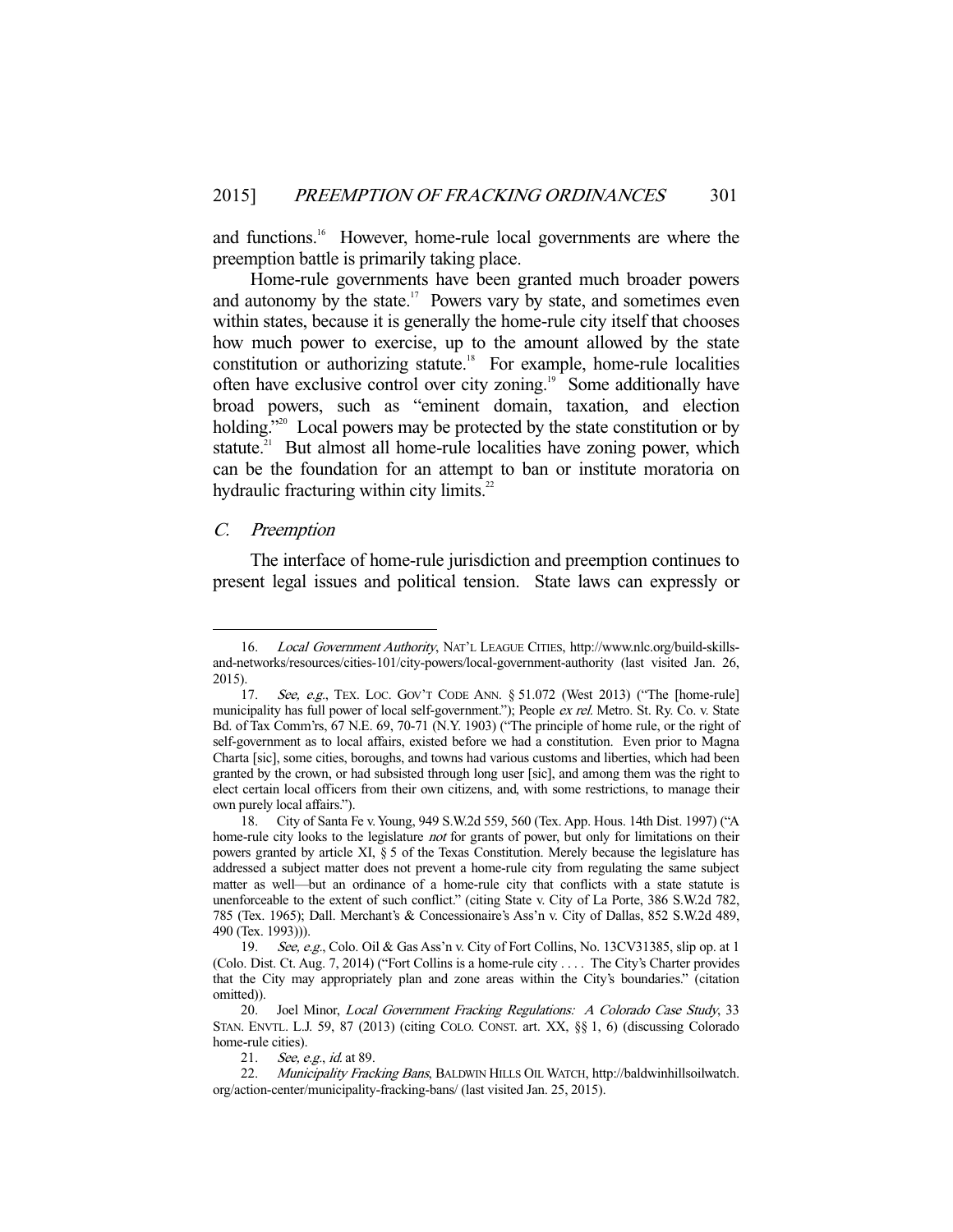impliedly preempt local ordinances.<sup>23</sup> Under the federal preemption doctrine, preemption can be implied through either field preemption (where Congress intended to occupy the field) or conflict preemption (where it is impossible to comply with both laws at once).<sup>24</sup> The statelocal preemption doctrine operates in much the same way.<sup>25</sup>

 One of the major differences between the state preemption doctrine and its federal counterpart, however, is the source of power for enacting local ordinances. While states retain all powers not given to the federal government by the United States Constitution,<sup>26</sup> municipalities and counties, in contrast, are powerless without a state constitutional or legislative grant.<sup>27</sup> Home rule empowers municipal governments to pass laws restricting fracking through zoning or by banning it completely.<sup>28</sup> This can create tension between two state statutes—an apparently preemptive oil and gas statute and a home rule or similar statute granting power to a local government entity.<sup>29</sup>

 Though it is difficult to speak of a single preemption test that applies in all jurisdictions, a court confronted with a home-rule preemption question may ask several questions about the ordinance:

- 1. Does the local law relate to the property, affairs[,] or government of the local government . . . ?
- 2. Is there an express or implied conflict between a state statute and the local law?
- 3. Does the state statute violate the constitution[al] limitations regarding special laws that relate to the property, affairs[,] or government of a local government?

<sup>23.</sup> Stephen Wermiel, SCOTUS for Law Students (Sponsored by Bloomberg Law): Preemption Again, SCOTUSBLOG (Mar. 11, 2013, 11:05 AM), http://www.scotusblog.com/2013/ 03/scotus-for-law-students-sponsored-by-bloomberg-law-preemption-again/.

<sup>24.</sup> *Id.*<br>25. *Sec* See, e.g., Colo. Oil & Gas Ass'n v. City of Longmont, No. 13CV63, slip op. at 4 (Colo. Dist. Ct. July 24, 2014) (quoting Bd. of Cnty. Comm'rs of La Plata Cnty. v. Bowen/Edwards Assocs., Inc., 830 P.2d 1045, 1056-57 (Colo. 1992) (en banc)) (describing state doctrines of express, implied, and operational conflict).

 <sup>26.</sup> See U.S.CONST. amend. X.

 <sup>27.</sup> Robinson Township v. Commonwealth, 83 A.3d 901, 977 (Pa. 2013) ("[P]olitical subdivisions are 'creations of the state with no powers of their own.'" (quoting Fross v. County of Allegheny, 20 A.3d 1193, 1202 (Pa. 2011))).

<sup>28.</sup> Joe Stinson, The Home Rule Authority of New York Municipalities in the Land Use Context, LAND USE L. CENTER, PACE L. SCH. (1997), http://celdf.org/downloads/New%20York% 20State%20-The%20Home%20Rule%20Authority%20of%20Municipalities%20in%20Land% 20Use%20Context.pdf.

 <sup>29.</sup> Id.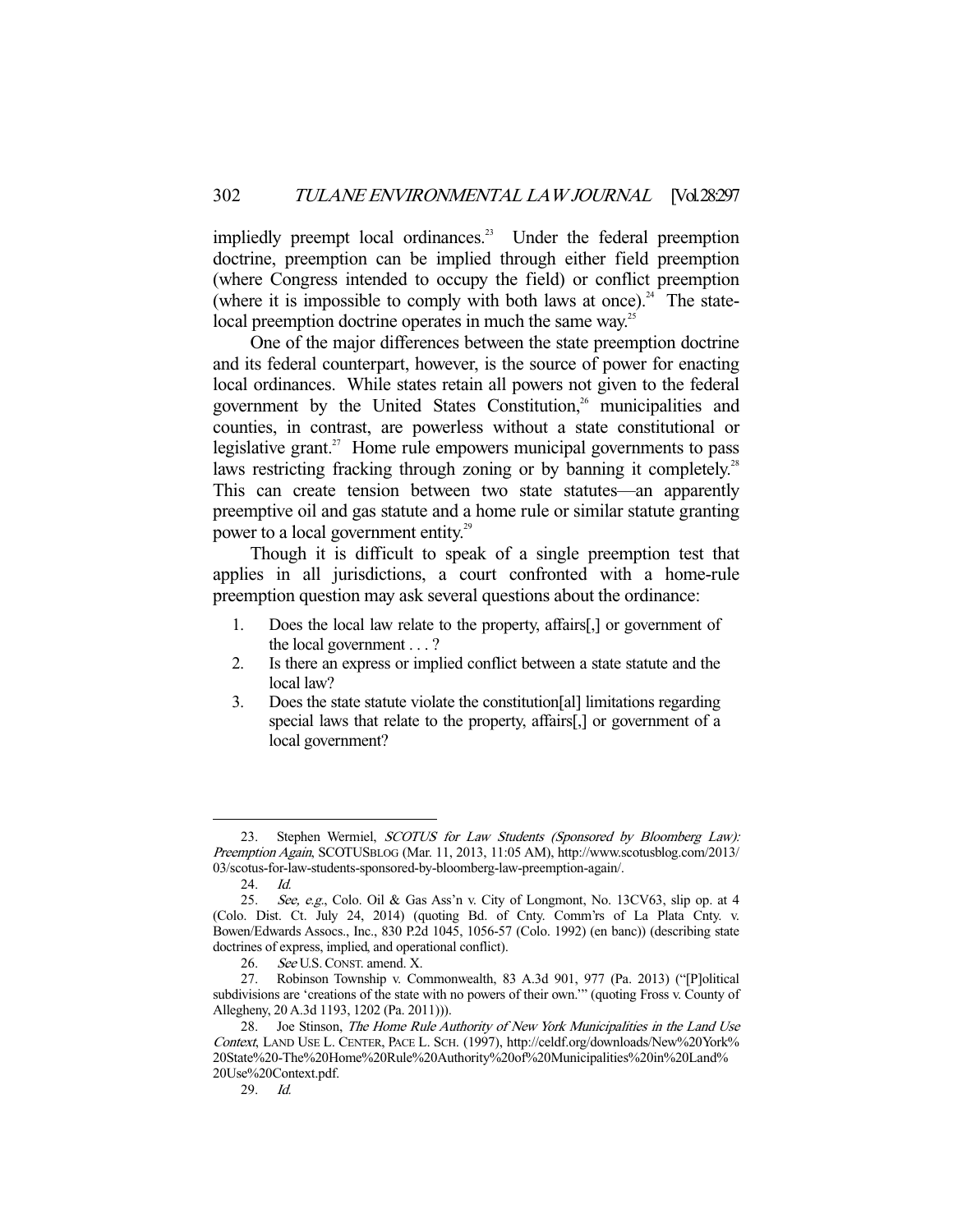4. If the local law conflicts with a general state statute, has the local government validly exercised its supersession authority? $3^{30}$ 

 In short, in many jurisdictions, home rule limits state interference where a local ordinance relates to a *purely local concern* and does not conflict with state law.<sup>31</sup> The state law preempts a local ordinance where the state law serves a *significant state interest*.<sup>32</sup>

#### III. ANALYSIS

 The conflict of local ordinances with state laws is inherent, unavoidable, and irreconcilable.<sup>33</sup> Whether an ordinance completely bans hydraulic fracturing, bans certain types of fracturing, or restricts it to certain areas through zoning, these local ordinances should be preempted by state law, and most courts that have considered the issue agree. Wherever hydraulic fracturing is banned or restricted by zoning, oil and gas activity has significantly less value and may even become economically untenable. A few outlier jurisdictions have found that some other right or interest the state has granted to a local government outweighs the overwhelming state interest in uniform regulation of oil and gas activity in the state, but even those courts did not shy away from an analysis of the robust state interest in regulation. Grants of power to local government, state oil and gas laws, and local ordinances vary widely, but preemption is consistently a ground on which courts overturn local ordinances or otherwise find them to be unlawful.

## A. The State's Overwhelming Interest in Safe, Efficient Oil and Gas Exploration and Development

 Several jurisdictions have overturned local ordinances seeking to regulate hydraulic fracturing on preemption grounds, acknowledging that the legislature and state administrative agencies provide for more efficient statewide regulation.

1. Compliance with a Single Set of Laws and Legislative Intent

 Local laws may not materially impede a legitimate state interest. A ban on hydraulic fracturing destroys the state interest in oil and gas

 <sup>30.</sup> Id.

<sup>31.</sup> See id. (quoting In re Mitchell v. Borakove, 639 N.Y.S.2d 791, 795 (App. Div. 1st Dep't 1996)).

 <sup>32.</sup> See id.

 <sup>33.</sup> See Colo. Oil & Gas Ass'n v. City of Longmont, No. 13CV63, slip op. at 16 (Colo. Dist. Ct. July 24, 2014).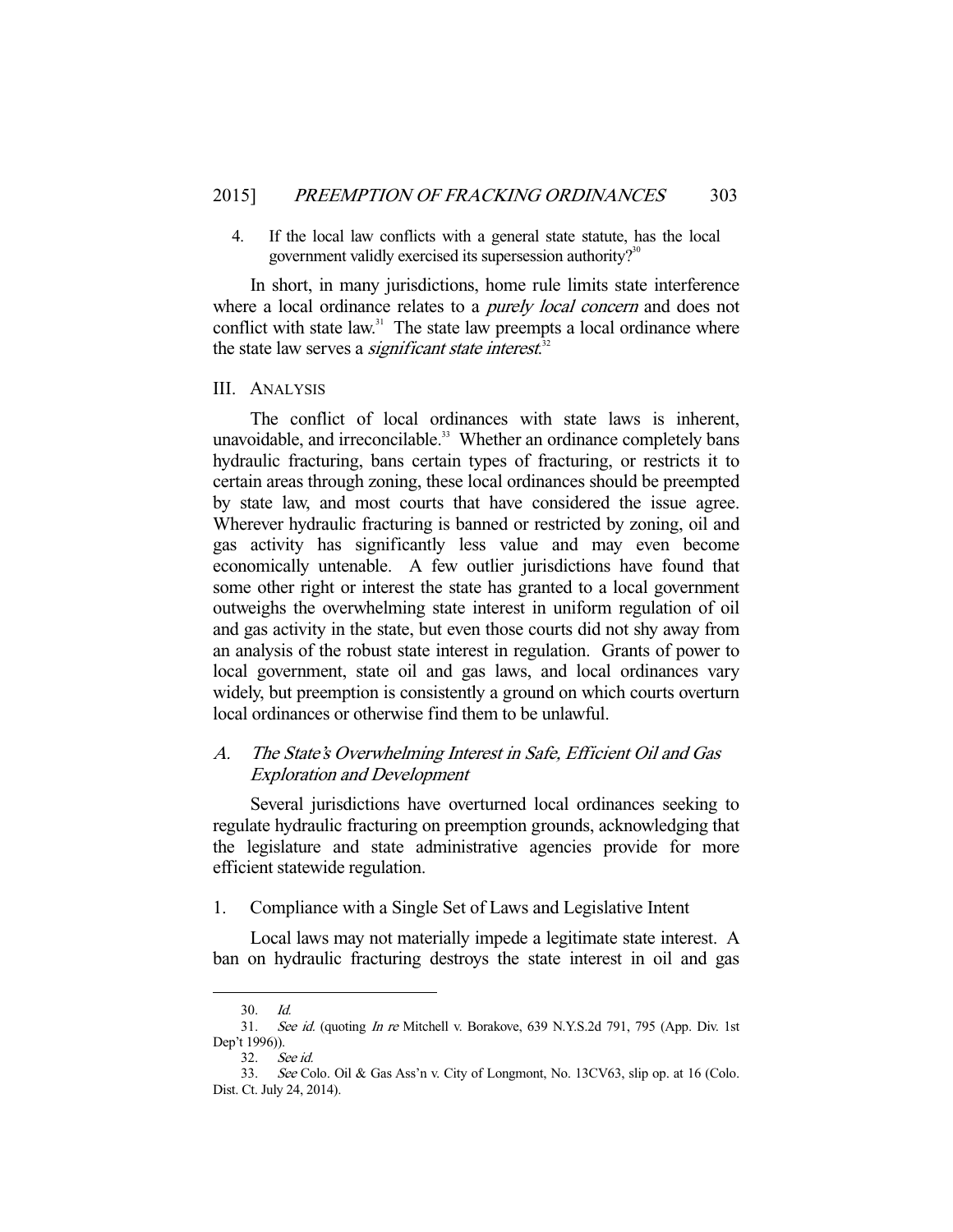production in a municipality, because without hydraulic fracturing, production is inefficient and in most cases cannot be continued.<sup>34</sup> For example, the Colorado Oil and Gas Association (COGA) abandoned a lawsuit in October 2014 because COGA believed it was clear that the challenged law in the city of Longmont was preempted by Colorado state law.<sup>35</sup> In Colorado, oil and gas operations are a matter of mixed state and local concern.<sup>36</sup> In such matters, a state statute prevails in a conflict between the statute and a home-rule municipal ordinance.<sup>37</sup> Accordingly, oil and gas operations may be controlled by local governments only to the extent that local ordinances do not conflict with state law.<sup>38</sup>

 A state oil and gas regulation and a local ordinance banning fracking will nearly always be in conflict because of the underlying purposes of the statewide law. First, the state law promotes statewide uniformity.<sup>39</sup> It is much more efficient for the state to regulate technical aspects of oil and gas development; it prevents waste and protects fair ownership interests.<sup>40</sup> Second, oil does not follow local boundary lines.<sup>41</sup> To drill outside of Longmont (or any other city) and stop at the border is an inefficient use of resources.<sup>42</sup> Third, oil and gas has traditionally been governed by the state, not local entities.<sup>43</sup> It is a state issue, so even though the court in *Colorado Oil & Gas Ass'n v. City of Longmont* acknowledged the sincerely held safety and health concerns of city residents, they were not enough to make hydraulic fracturing a purely local issue.<sup>44</sup> Thus, as COGA has pointed out, the law is clear in

 <sup>34.</sup> Id. at 15.

<sup>35.</sup> Erin Udell, Judge Denies Stay in Fort Collins Fracking Lawsuit, COLORADOAN (Nov. 10, 2014, 3:32 PM), http://www.coloradoan.com/story/news/local/2014/11/10/judge-denies-staycitys-legal-hydraulic%20fracturing-battle/18805611/. In 2012, a district court in Colorado invalidated the city of Longmont's ban on "hydraulic fracturing and the storage and disposal of hydraulic fracturing waste in the City of Longmont." See Colo. Oil & Gas Ass'n, No. 13CV63, slip op. at 17. The key plaintiffs "[we]re the Colorado Oil and Gas Association (COGA), an association of oil and gas operators, [and a statewide agency] the Colorado Oil and Gas Conservation Commission (COGCC)." Id. at 1.

 <sup>36.</sup> Colo. Oil & Gas Ass'n, No. 13CV63, slip op. at 13.

 <sup>37.</sup> Id. at 12-13 (quoting Voss v. Lundvall Bros., 830 P.2d 1061, 1066 (Colo. 1992) (en banc)).

<sup>38.</sup> *Id.* at 17 (mentioning COLO. REV. STAT. §§ 34-60-101 to -130 (2014)).<br>39. *Id.* at 11.

 $Id.$  at 11.

 <sup>40.</sup> Id. at 10-11 (quoting Voss, 830 P.2d at 1065-66; Bd. of Cnty. Comm'rs of La Plata Cnty. v. Bowen/Edwards Assocs., Inc., 830 P.2d 1045, 1058, 1060 (Colo. 1992) (en banc)) (finding no implied preemption but using the analysis to support its finding of conflict preemption).

 <sup>41.</sup> Id. at 11-12.

 <sup>42.</sup> See id. at 12.

 <sup>43.</sup> Id.

 <sup>44.</sup> Id. at 13.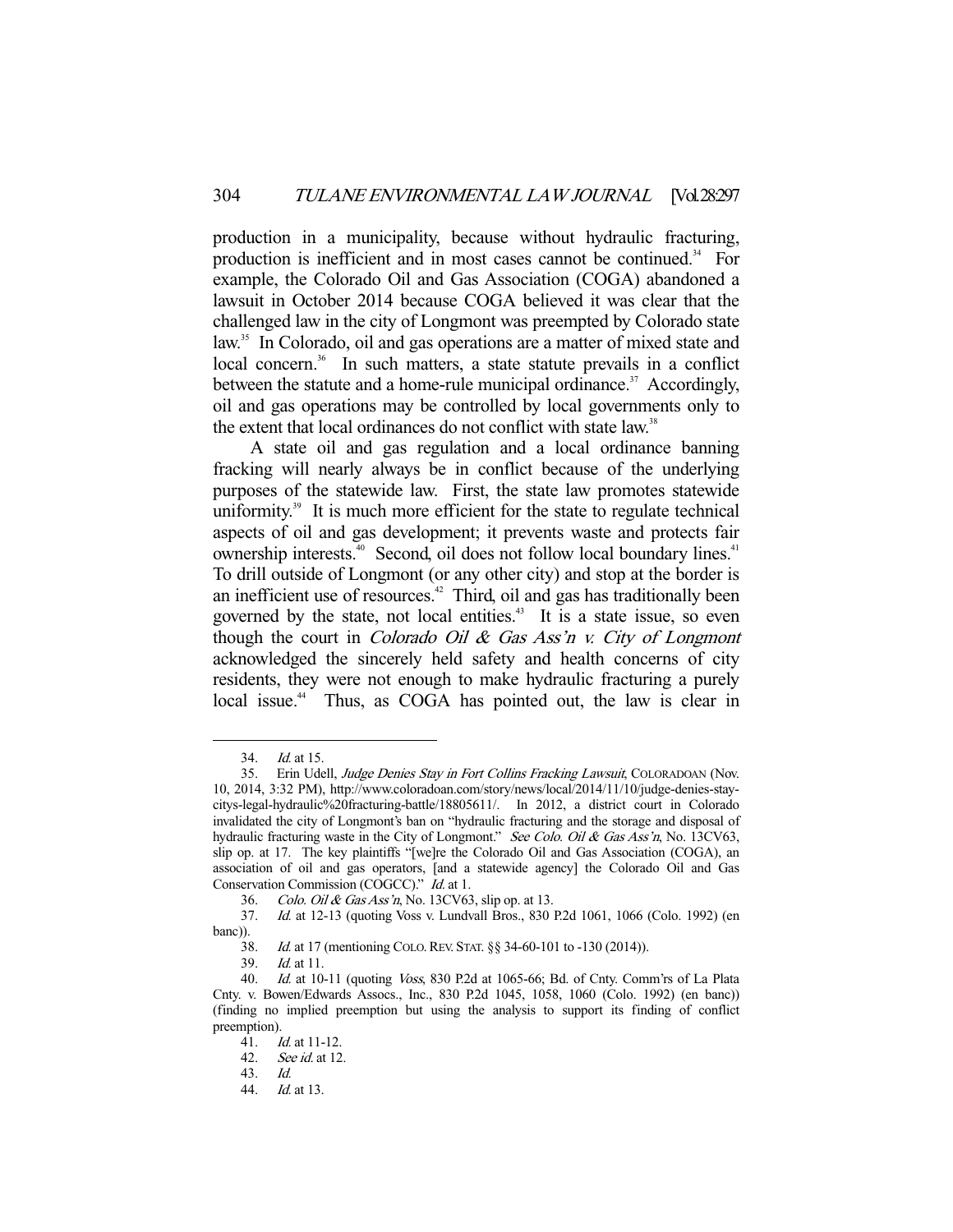Colorado, and for local governments to continue to fight them would simply be a waste of taxpayers' money.<sup>45</sup>

 A challenge to a municipal ban in Munroe Falls, Ohio, also relied on the benefit of efficiency and uniformity that state law provides. The local ordinance in contention was a zoning restriction.<sup>46</sup> The city of Munroe Falls' ordinance denied an energy company the right to drill in a residentially zoned area, even though the company already had a permit from the state.<sup>47</sup> The appellate court found for the energy company, holding "that the local zoning rules conflicted with the state statute, which gives the state 'sole and exclusive authority' over oil and gas drilling across Ohio."<sup>48</sup> The state interest was strong, and as the challengers of the ordinance pointed out, "'The regulation of oil and gas activities is a matter of general statewide interest that requires uniform statewide regulation."<sup>49</sup> In contrast, "[t]he City want[ed] to turn back the clock to the patchwork of local control and regulation that the General Assembly replaced with a comprehensive plan."<sup>50</sup>

 While the city framed the issue as one about home rule more broadly, $51$  the industry challenger emphasized the legislative intent to give the state agency exclusive oil and gas permitting power.<sup>52</sup> On February 16, 2015, the Ohio Supreme Court sided with the industry in a 4-3 decision.<sup>53</sup> "Ohio's home rule authority does not allow a municipality to 'discriminate against, unfairly impede, or obstruct oil and gas activities

<sup>45.</sup> See Udell, supra note 35 (citation omitted).<br>46. Randy Ludlow, *High Court To Decide*:

Randy Ludlow, High Court To Decide: Is Fracking Subject to Local Rules?, COLUMBUS DISPATCH (Feb. 27, 2014, 5:52 AM), http://www.dispatch.com/content/stories/local/ 2014/02/26/supreme-court-drilling-rights.html.

<sup>47.</sup> Jim Phillips, Locals Lending Support in Suit over City Regulations on Oil/Gas Wells, ATHENS NEWS (Dec. 1, 2013), http://www.athensnews.com/ohio/article-41226-locals-lendingsupport-in-suit-over-city-regulations-on-oil\_gas-wells.html.

<sup>48.</sup> Robert Higgs, Ohio Supreme Court Case over Munroe Falls' Drilling Laws Could Impact Home Rule Authority Across the State, CLEVELAND.COM (Feb. 25, 2014, 5:55 PM), http://www.cleveland.com/open/index.ssf/2014/02/ohio\_supreme\_court\_case\_over\_m.html (quoting State ex rel. Morrison v. Beck Energy Corp., 989 N.E.2d 85, 90 (Ohio Ct. App. 2013), aff'd, No. 2013-0465 (Ohio Feb. 17, 2015)).

<sup>49.</sup> Appellees' Merit Brief at 5, State ex rel. Morrison v. Beck Energy Corp., No. 2013-0465 (Ohio Feb. 17, 2015) (quoting OHIO REV.CODE ANN. § 1509.02 (emphasis added)).

 <sup>50.</sup> Id. at 27.

 <sup>51.</sup> Higgs, supra note 48 (quoting Munroe Falls Mayor Frank Larson).

<sup>52.</sup> Ludlow, *supra* note 46.

<sup>53.</sup> Ohio Supreme Court Invalidates Local Fracking Restrictions, NAT'L L. REV. (Feb. 23, 2015), http://www.natlawreview.com/article/ohio-supreme-court-invalidates-local-frackingrestrictions.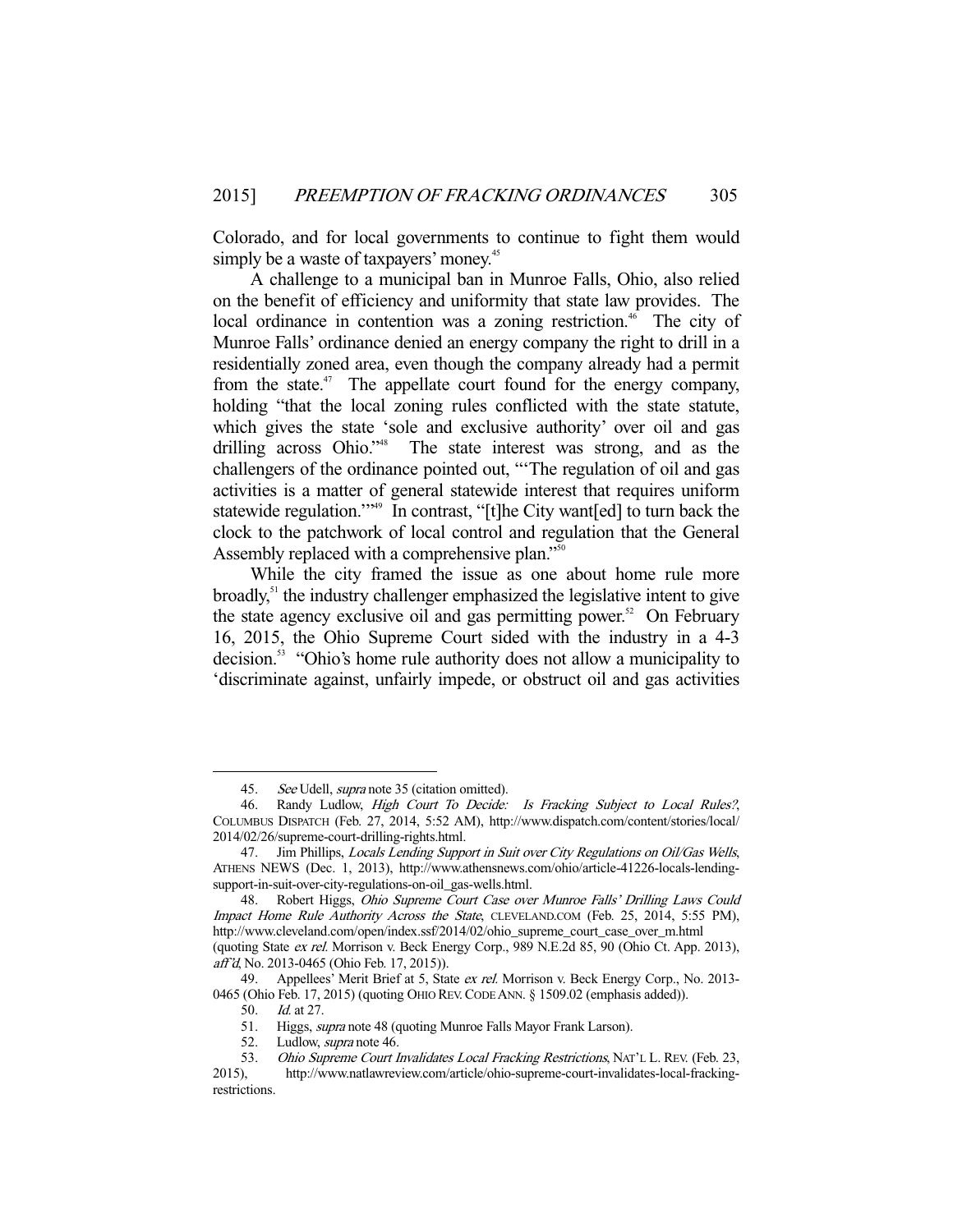and production operations."<sup>554</sup> According to the court, this is exactly what the local Ohio regulations did, making them invalid.<sup>55</sup>

 Lastly, in a rare federal opinion on local fracking ordinance preemption, the United States District Court for the District of New Mexico struck down a local ban in a rural county in New Mexico.<sup>56</sup> "Judge James Browning found that Mora County's ban violated both the U.S. Constitution's Supremacy Clause and state laws that allow drilling generally and fracking specifically."<sup>57</sup> Since other courts may look to Judge Browning's opinion for guidance, this ruling also bodes well for the uniform application of state oil and gas laws.

#### 2. The Power of Statutory Language

-

 In other jurisdictions, the preemptive language of a statute can be sufficiently strong so that the court requires very little analysis of the state interest because the state legislature has already done its part to expressly preempt a local regulation. Considering a strongly worded state oil and gas law, the United States Court of Appeals for the Fifth Circuit struck down a local law in Shreveport, Louisiana, that banned new drilling within 1,000 feet of Cross Lake, "the main source of water for Shreveport."<sup>58</sup> The ordinance was preempted in its entirety by a Louisiana state statute, which reads, "'No other agency or political subdivision of the state shall have the authority, and they are hereby expressly forbidden, to prohibit or in any way interfere with the drilling of a well or test well in search of minerals by the holder of such permit."<sup>59</sup> The local ordinance was therefore invalid due to a comprehensive scheme of the state government.<sup>60</sup>

<sup>54.</sup> *Id.* (quoting *Beck Energy Corp.*, No. 2013-0465, slip op. at 13).

<sup>55.</sup> *Id.* (discussing *Beck Energy Corp.*, No. 2013-0465, slip op. at 13).

<sup>56.</sup> Richard Nemec, Federal Court Rejects New Mexico County Fracking Ban, NGI's SHALE DAILY (Jan. 21, 2015), http://www.naturalgasintel.com/articles/101106-federal-courtrejects-new-mexico-county-fracking-ban (discussing SWEPI, LP v. Mora County, No. CIV 14- 0035 JB/SCY, slip op. at 199 (D.N.M. Jan. 19, 2015)).

<sup>57.</sup> *Id.* (discussing *SWEPI*, No. CIV 14-0035 JB/SCY, slip op. at 2-3).

<sup>58.</sup> Energy Mgmt. Corp. v. City of Shreveport (Energy Mgmt. II), 467 F.3d 471, 475 (5th Cir. 2006) (citing Energy Mgmt. Corp. v. City of Shreveport (Energy Mgmt. I), 397 F.3d 297, 299 (5th Cir. 2005)).

<sup>59.</sup> Id. at 479 (quoting *Energy Mgmt. I*, 397 F.3d at 300) (emphasis added)).

<sup>60. 2006</sup> was not the first time the *Energy Management II* case had reached the Fifth Circuit. The prior opinion cited Louisiana case law explaining the state's preemption scheme:

Local power is not pre-empted unless it was the clear and manifest purpose of the legislature to do so, or the exercise of dual authority is repugnant to a legislative objective; if there is no express provision mandating pre-emption, the courts will determine the legislative intent by examining the pervasiveness of the state regulatory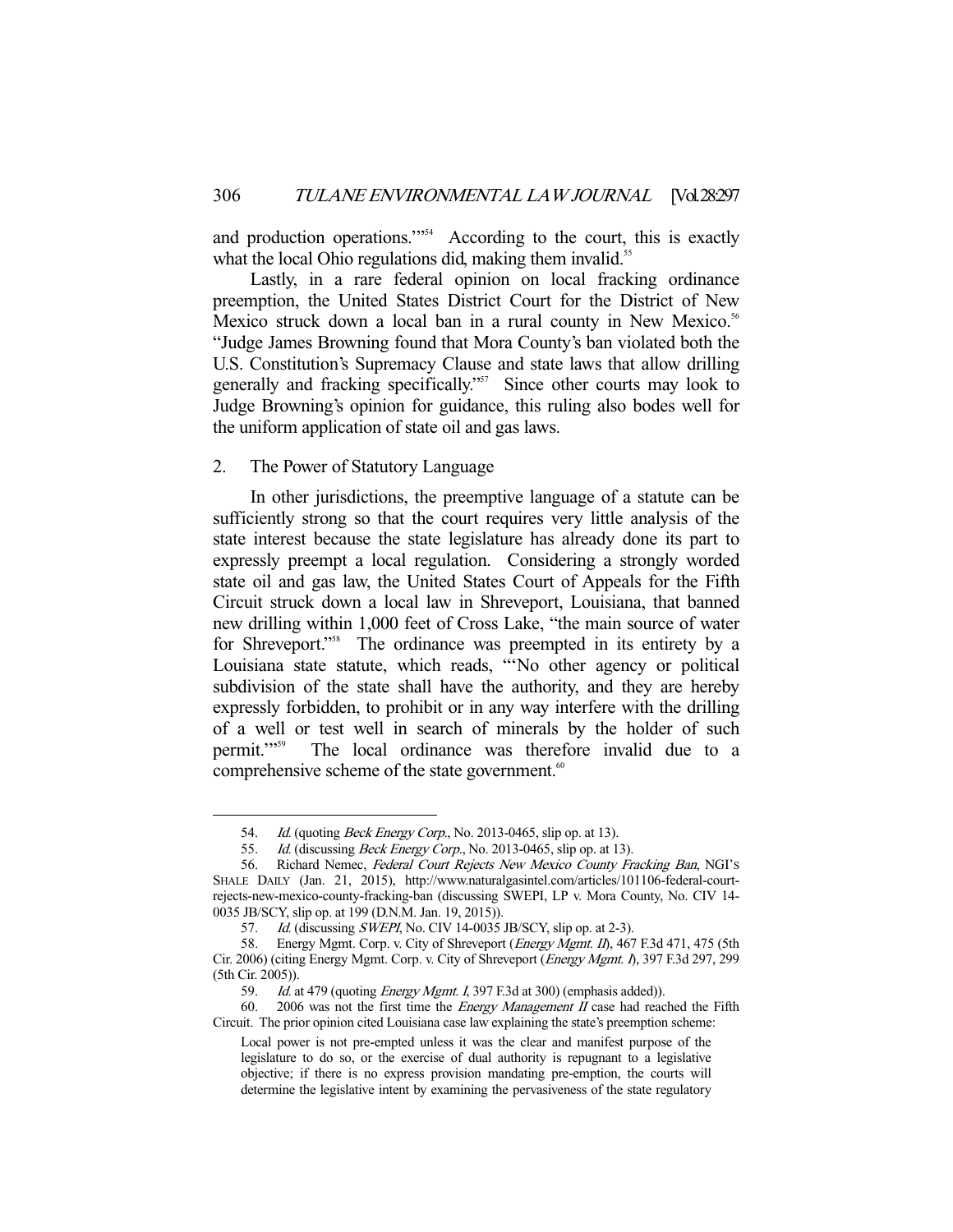Despite the statute's clear language, local challenges in Louisiana have resurfaced. St. Tammany Parish filed a lawsuit "to get a ruling on the power of parish zoning laws, prevent [the Louisiana Department of Natural Resources (DNR)] from awarding any fracking units or permits in St. Tammany, get a ruling on whether St. Tammany can create [a] fracking ban, and to throw out the unit approval [that the] DNR ha[d] already established for [the] Helis Oil's project."<sup>61</sup> However, the DNR issued a state permit to drill a vertical well in December 2014 over the local government's objection. $62$  This indicates that it is likely that state preemption will prevail in Louisiana, once again. The Louisiana state statute uses similar language to the Ohio law, "sole and exclusive authority,"63 but even laws that do not use the phrase "expressly forbidden" can, and have, resulted in conflict preemption with a permitting state or other oil and gas statute.<sup>64</sup>

#### 3. The State's Authority To Protect the Environment

 When local governments cite environmental concerns as grounds for a hydraulic fracturing ban, one aspect of the preemption analysis is often that a state agency is already vested with the exclusive authority to protect the environment of the state. For example, a ban in Morgantown, West Virginia, was preempted by state law.<sup>65</sup> In banning hydraulic fracking, the local ordinance characterized hydraulic fracturing as a nuisance.<sup>66</sup> The court noted that Morgantown did not need such an ordinance, particularly where the state agency was already acting to ensure that the environment was protected in the hydraulic fracturing

scheme, the need for state uniformity, and the danger of conflict between the enforcement of local laws and the administration of the state program.

Energy Mgmt. I, 397 F.3d at 303 (citing Palermo Land Co. v. Planning Comm'n, 561 So. 2d 482, 497 (La. 1990); Hildebrand v. City of New Orleans, 549 So. 2d 1218, 1227 (La. 1989)).

 <sup>61.</sup> Ashley Rodrigue, Judge: St. Tammany Fracking Challenge Can Move Forward, WWLTV.COM (Oct. 27, 2014, 6:44 PM), http://www.wwltv.com/story/news/local/northshore/ 2014/10/27/northshore-fracking/18001129/.

 <sup>62.</sup> Robert Rhoden, State Office of Conservation Grants Drilling Permit for Helis Oil's Project Near Mandeville, NOLA.COM (Dec. 19, 2014, 4:35 PM), http://www.nola.com/politics/ index.ssf/2014/12/state\_office\_of\_conservation\_g.html (citing Order No. 1577-1, LA. OFF. CONSERVATION (Dec. 19, 2014), http://dnr.louisiana.gov/assets/OC/Order1577\_1\_wpermiten closed1.pdf).

 <sup>63.</sup> Higgs, supra note 48 (quoting State ex rel. Morrison v. Beck Energy Corp., 989 N.E.2d 85, 90 (Ohio Ct. App. 2013), aff'd, No. 2013-0465 (Ohio Feb. 17, 2015)); LA. REV. STAT. ANN. § 30:28(F) (2014).

 <sup>64.</sup> See infra Part III.C.1.

 <sup>65.</sup> Ne. Natural Energy, LLC v. City of Morgantown, No. 11-C-411, slip op. at 9 (W. Va. Cir. Ct. Aug. 12, 2011) (citing W.VA.CODE R. § 22-6 (1994)).

 <sup>66.</sup> Id. at 2 (citing W.VA.CODE R. § 8-12-2 (1969)).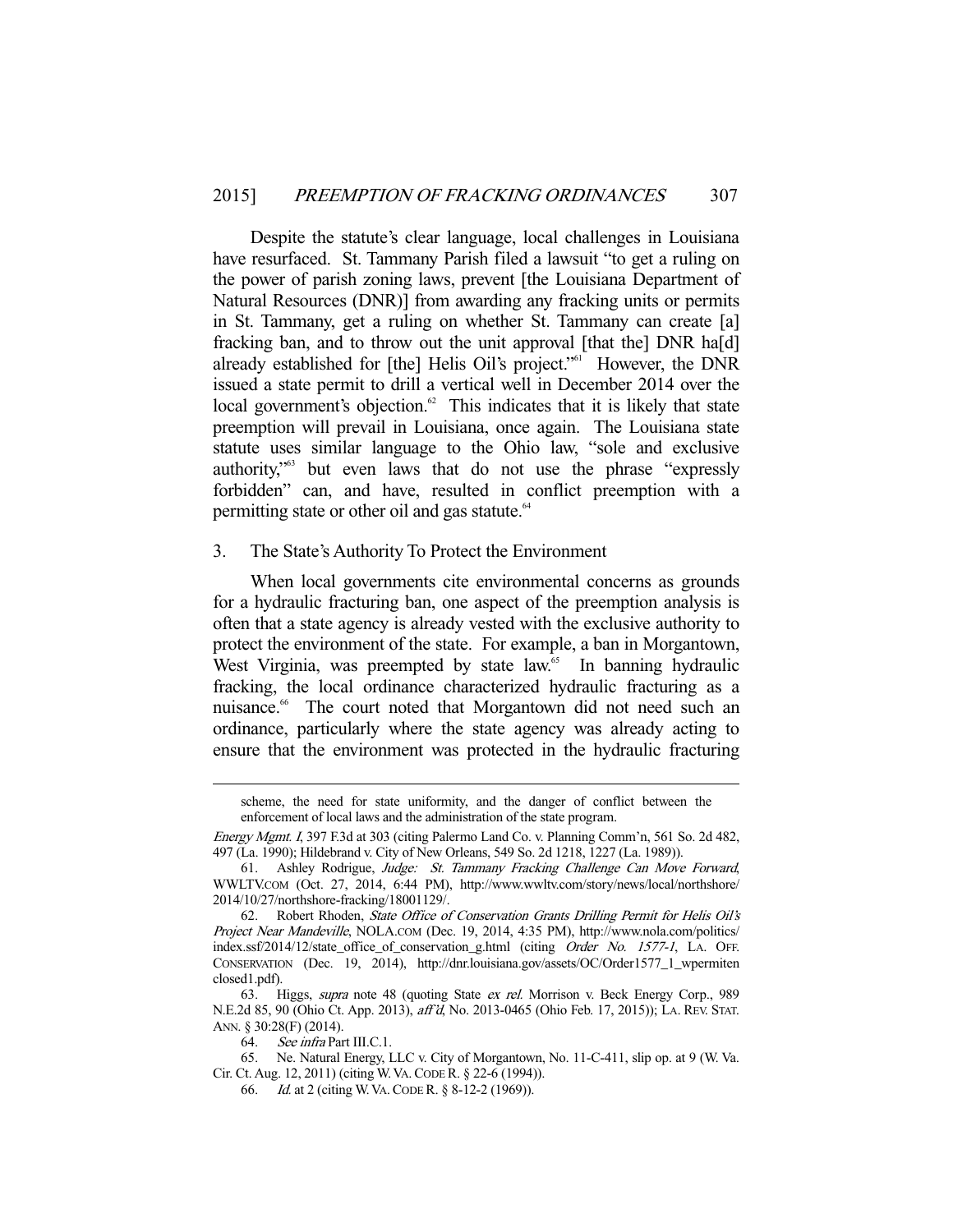context.67 The court found that the state environmental agency was responsible for administering and enforcing laws to protect the environment.<sup>68</sup>

This analysis was echoed by the *Colorado Oil & Gas Ass'n* court's dismissal of local health and safety concerns.<sup>69</sup> The city's complaint that the state was "not doing its job to Longmont's satisfaction" was unavailing in light of the overriding state interest.<sup>70</sup> Like shale, environmental concerns do not stop at city boundaries. State environmental laws serve to encourage the most efficient resource development by industry while simultaneously protecting the state's resources.

### B. The Countervailing Interests of State Constitutional Rights and Small-Town Character

 As in Colorado and Ohio, energy development is an important state interest in Pennsylvania.<sup>71</sup> But the unique environmental rights embedded in the state constitution ultimately defeated a statewide law, a win for local governments seeking to regulate fracking through zoning ordinances. In 2009, the Supreme Court of Pennsylvania ruled that the Pennsylvania Oil and Gas Act (POGA) only preempted the local ordinance to the extent that it purported to establish a comprehensive oil and gas regulatory scheme.<sup>72</sup> The court acknowledged the "need for statewide uniformity in the regulation of the oil and gas industry."<sup>3</sup> The township would nevertheless be permitted to use its zoning power to dictate well location, "even if such regulations preclude[d] oil and gas drilling in certain zones."<sup>74</sup> Though the township could not regulate how companies drilled, the case affirmed the power of local government to regulate the "where" of oil and gas activity.<sup>75</sup>

<sup>67.</sup> Id. at 9-10 (mentioning W. Va. Exec. Order No. 4-11 (July 12, 2011), *available at* http://www.governor.wv.gov/Documents/20110713150559476.pdf).

 <sup>68.</sup> Id. at 6 (quoting W.VA.CODE R. § 22-1-1(a)(2) (1994)).

 <sup>69.</sup> See Colo. Oil & Gas Ass'n v. City of Longmont, No. 13CV63, slip op. at 15 (Colo. Dist. Ct. July 24, 2014).

 <sup>70.</sup> See id. at 14.

 <sup>71.</sup> For additional discussion of Pennsylvania's dispute on this issue, see Jordan Lesser, Local Land-Use Control, Constitutional Environmentalism, and Hydrofracking: New York and Beyond, 28 TUL. ENVTL. L.J. 315, 322-31 (2015).

 <sup>72.</sup> Range Res.-Appalachia, LLC v. Salem Township, 964 A.2d 869, 876 (Pa. 2009).

 <sup>73.</sup> Id. at 874.

<sup>74.</sup> Id. at 872 (discussing Huntley & Huntley, Inc. v. Borough Council, 964 A.2d 855, 863-64 (Pa. 2009)).

 <sup>75.</sup> Id. at 873 n.3. The invalidated local ordinance purported to regulate: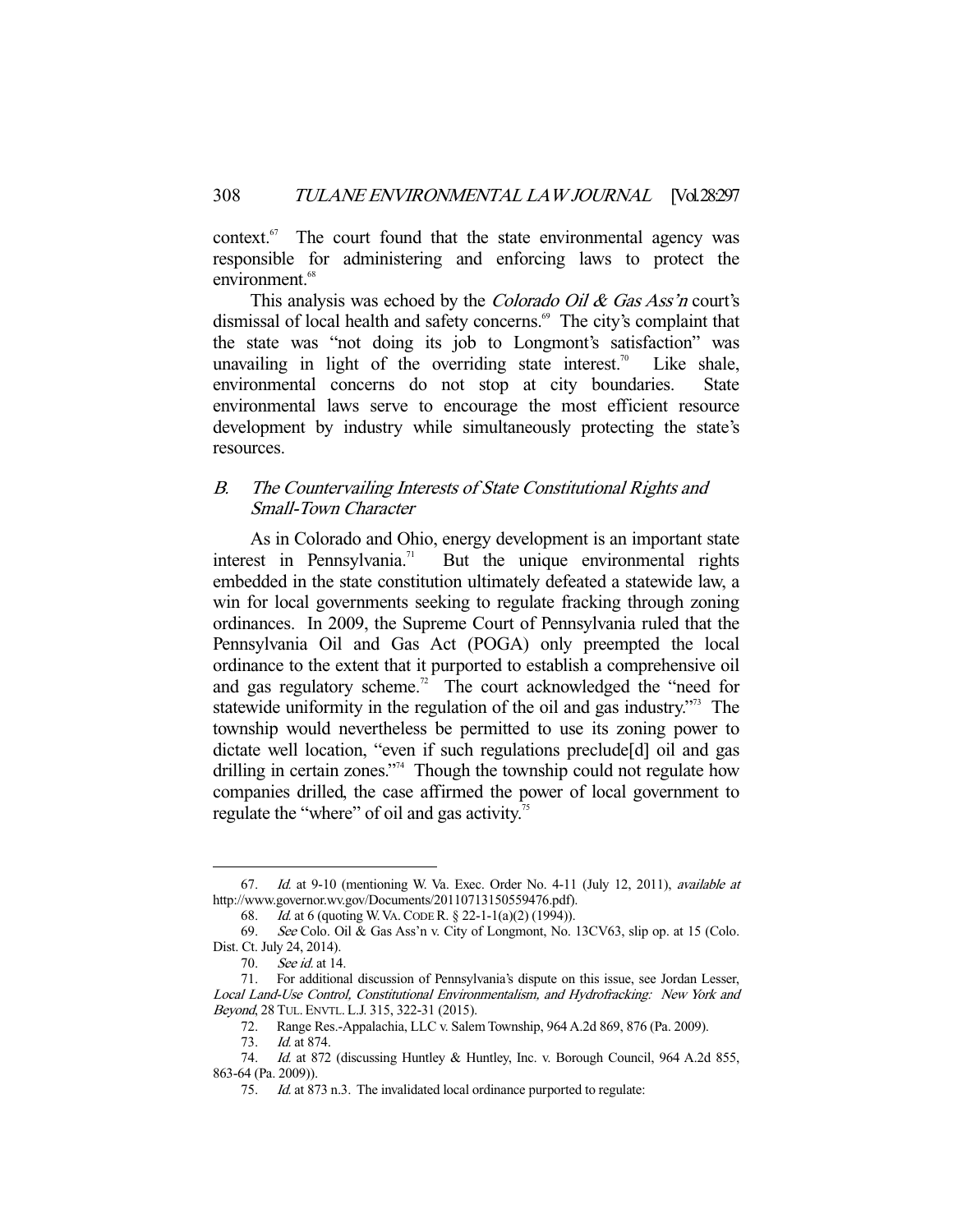In response, the legislature passed a new law, Act 13, which repealed several sections of POGA and added six new sections, including a chapter that "prohibit[ed] any local regulation of oil and gas operations, including via environmental legislation, and require[d] statewide uniformity among local zoning ordinances with respect to the development of oil and gas resources."<sup>6</sup> Act 13 was successfully challenged by seven localities as violating several provisions of the Pennsylvania Constitution.<sup>77</sup> The constitution guarantees, for example, "clean air, pure water, and . . . preservation of the natural, scenic, historic and esthetic values of the environment."78 The opinion mourned past "shortsighted exploitation" of Pennsylvania's environment and sought to avoid further exploitation.<sup>79</sup> The Pennsylvania ruling is somewhat of an anomaly in hydraulic fracturing preemption case law, but opponents of a local hydraulic fracturing ban should not neglect an analysis of the state constitution when determining how best to challenge a local law, particularly as unhappy citizen groups seek state constitutional amendments in other states.<sup>80</sup>

 Prior to the enactment of the statewide ban, Middlefield and Dryden, New York, also resulted in a win for local governments.<sup>81</sup> The

<sup>(1)</sup> the location and grading of access roads from public roads to well sites; (2) the creation of tire cleaning areas along access roads where they intersect with public roads; (3) the slope of access roads for storm water management purposes; (4) the construction of cross pipes under access roads for storm water management purposes; (5) the entry of excess maintenance agreements requiring operators to repair public roads damaged by heavy equipment; (6) the location and grading of gas transmission lines running from the well heads to ensure and maximize surface development; (7) a minimum depth at which transmission lines should be located to ensure they do not interfere with farming or other surface development; (8) the installation of marking ribbons on transmission lines for easy identification to ensure they are not subject to damage or disruption by other excavation in the area; (9) mandatory testing of potable water supplies; and (10) the location of water cleaning facilities associated with coal bed methane operations which are not provided for under the Act.

Id. (citing Brief of Appellant at 19-20, Great Lakes Energy Partners v. Salem Township, 931 A.2d 101 (Pa. Commw. Ct. 2007) (No. 1866 C.D. 2006)).

 <sup>76.</sup> Robinson Township v. Commonwealth, 83 A.3d 901, 915 (Pa. 2013) (citing 58 PA. CONS. STAT. §§ 3301-3309).

<sup>77.</sup> *Id.* at 915-16 (mentioning PA. CONST. art. I, §§ 1, 10, 27, art. III, §§ 3, 32).

 <sup>78.</sup> Marie Cusick, Pennsylvania Supreme Court Strikes Down Controversial Portions of Act 13, ST. IMPACT (Dec. 19, 2013, 3:41 PM), https://stateimpact.npr.org/pennsylvania/2013/ 12/19/state-supreme-court-strikes-down-act-13-local-zoning-restrictions/ (quoting Robinson Township, 83 A.3d at 948).

<sup>79.</sup> Robinson Township, 83 A.3d at 976.

<sup>80.</sup> See, e.g., Colorado Community Rights Amendment, COLO. COMMUNITY RTS. NETWORK, http://cocrn.org/proposed-constitutional-amendment/ (last visited Jan. 16, 2015).

<sup>81.</sup> For additional discussion of New York's dispute on this issue, see Lesser, *supra* note 71, at 317-22.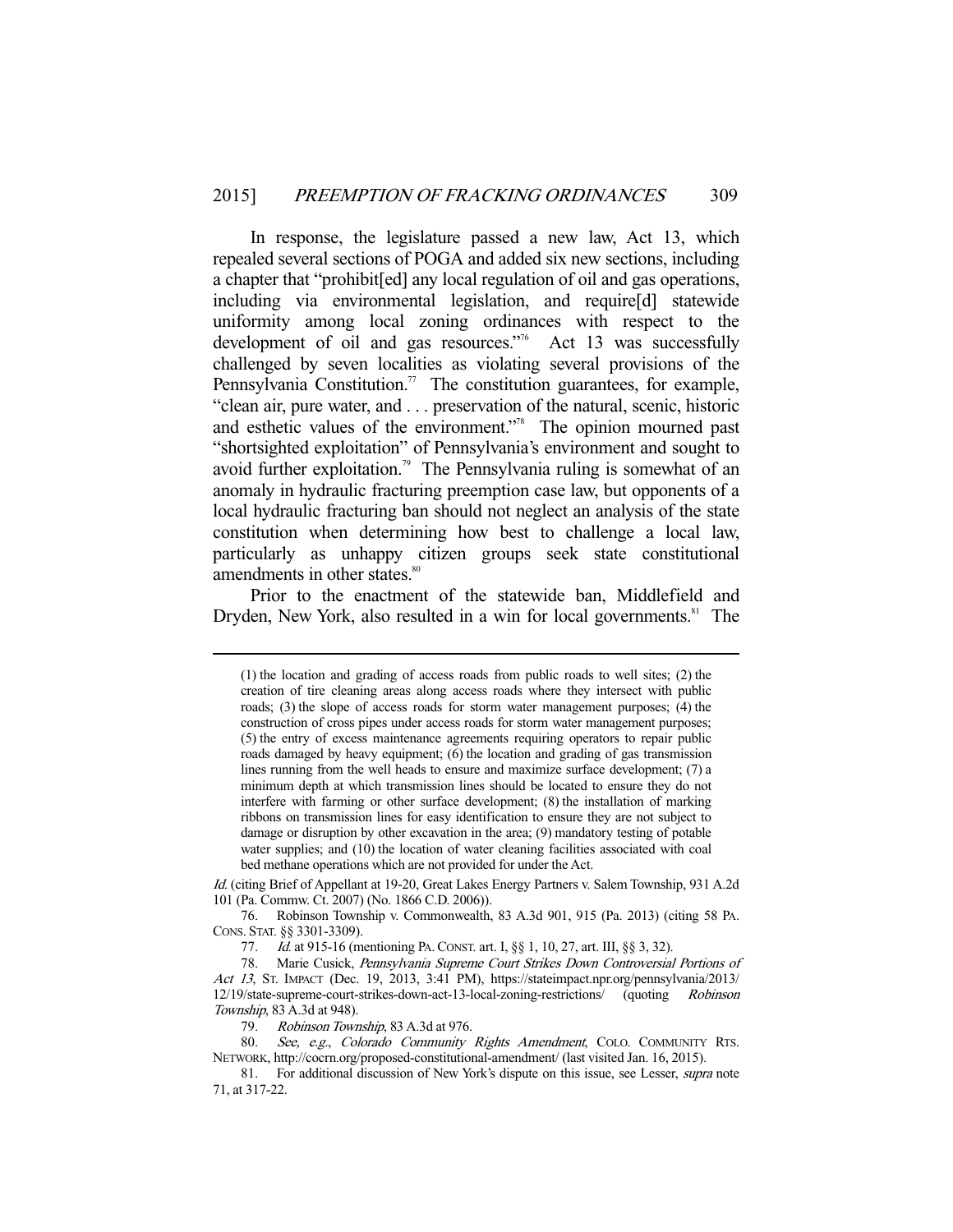towns were allowed to use local zoning laws to effectively ban oil and gas activity within city limits, including hydraulic fracturing.<sup>82</sup> New York's Oil, Gas and Solution Mining Law (OGSML) did not preempt local zoning authority.<sup>83</sup> New York's home-rule law specifically gives local governments the power "to pass laws both for the 'protection and enhancement of [their] physical and visual environment."<sup>84</sup> Middlefield and Dryden capitalized on this, the court found, appropriately using their home-rule authority "in determining that gas drilling would permanently alter and adversely affect the deliberately-cultivated, small-town character of their communities."85

The court relied on an earlier case, Frew Run Gravel Products, Inc. v. Town of Carroll,<sup>86</sup> which found that a statewide law did not prevent localities from zoning to exclude sand and gravel mining.<sup>87</sup> There was no preemption in Frew Run because the state law and the local law had "'an entirely different subject matter and purpose'"; "the phrase 'local laws relating to the extractive mining industry'" in the relevant statewide law did not prohibit local zoning provisions.<sup>88</sup> The local ordinance regulated land use in the city while the state law regulated the extractive mining industry. "In effect, local laws that purported to regulate the 'how' of mining activities and operations were preempted[,] whereas those limiting 'where' mining could take place were not."<sup>89</sup> This was true in Middlefield and Dryden as well, even though the activity, hydraulic fracturing, was banned in all zoning districts. $\frac{90}{100}$ 

#### C. The Imminent Conflict Between State Interests and Local Control

#### 1. State Passivity Leads to Economic Loss

 On February 28, 2014, Los Angeles became the largest United States city to ban hydraulic fracturing.<sup>91</sup> The ban placed a temporary

 <sup>82.</sup> Wallach v. Town of Dryden, 16 N.E.3d 1188, 1191 (N.Y. 2014).

 <sup>83.</sup> Id.

<sup>84.</sup> Id. at 1194 (alteration in original) (quoting N.Y. MUN. HOME RULE LAW § 10(1)(ii)(a)(11) (2014)).

 <sup>85.</sup> Id. at 1202.

 <sup>86. 518</sup> N.E.2d 920 (N.Y. 1987).

<sup>87.</sup> *Wallach*, 16 N.E.3d at 1196 (quoting *Frew Run*, 518 N.E.2d at 922).

<sup>88.</sup> *Id.* (quoting *Frew Run*, 518 N.E.2d at 922).<br>89. *Id.* (citing *Frew Run*, 518 N.E.2d at 922).

*Id.* (citing *Frew Run*, 518 N.E.2d at 922).

 <sup>90.</sup> In coming to this conclusion, the court looked at (1) the plain language, (2) how the supersession clause fit into the statute as a whole, and  $(3)$  the legislative history, *id.* at 1198-1201 (discussing Frew Run, 518 N.E.2d 920). The court found that each of these factors supported its interpretation that local zoning laws were not preempted. Id. at 1201.

<sup>91.</sup> Los Angeles Becomes Largest US City To Prohibit Fracking, RT.COM (Mar. 1, 2014, 2:47 PM), http://rt.com/usa/los-angeles-fracking-ban-290/.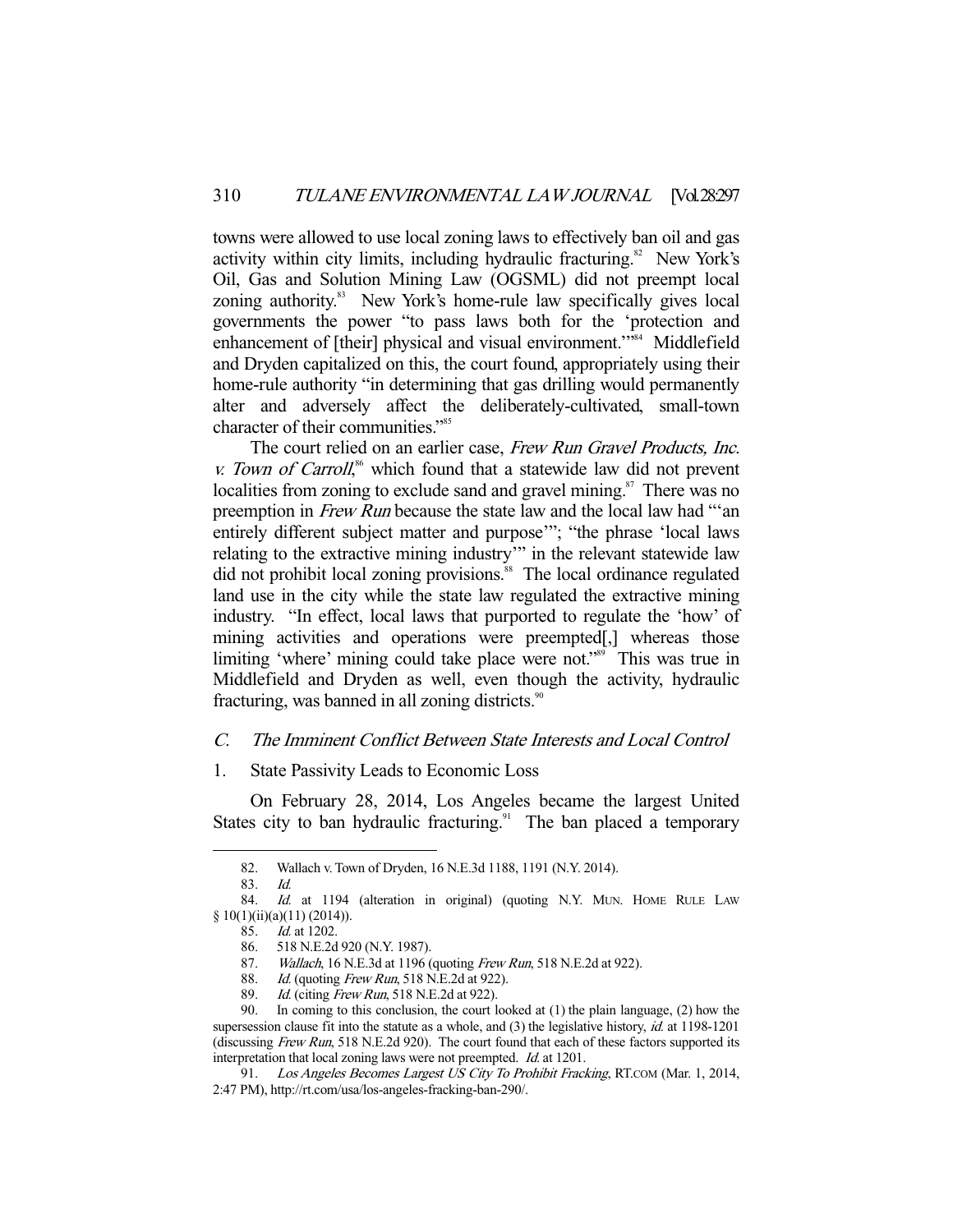moratorium on "'all activity associated with well stimulation,'" including hydraulic fracturing.<sup>92</sup> California also passed a statewide law in 2013, Senate Bill 4, which includes permitting, chemical and drilling notification, and monitoring requirements.<sup>93</sup> The state law does not expressly prohibit local governments from enacting local hydraulic fracturing ordinances.<sup>94</sup> Interestingly, "[t]he savings clause appears to permit Los Angeles to impose additional environmental and mitigation requirements related to hydraulic fracturing" and requires the *state* to comply with them.<sup>95</sup>

 Other California localities that have opposed or sought to oppose hydraulic fracturing have come against resistance as well. In November 2014, challenger Citadel Exploration filed a claim (an administrative prerequisite to a lawsuit) against San Benito County, seeking \$1.2 billion in damages due to the fracking ban instituted by the voters.<sup>96</sup> This number was "based on the estimated 20-40 million barrels of oil Citadel says it could have extracted in the area over the next several decades."<sup>97</sup> Although the Los Angeles ban was first in time, the fight against hydraulic fracturing in California is likely to take place in San Benito County.<sup>98</sup>

#### 2. Local Activism Prompts State Agency Action

 Denton, Texas, promises to be the next major battleground for the preemption fight, in a state that has historically embraced oil and gas exploration and development. In a November 2014 vote, citizens of the city of Denton, Texas, passed a municipal ordinance banning hydraulic

<sup>92.</sup> *Id.* (quoting Memorandum from the Office of the City Clerk, City of L.A., to All Interested Parties, L.A. CITY COUNCIL (Mar. 4, 2014), http://clkrep.lacity.org/onlinedocs/2013/13- 1152-S1\_CA\_02-28-14.pdf (emphasis added)).

<sup>93.</sup> Jayni Foley Hein, State Releases New Fracking Regulations Amid SB 4 Criticism, Controversy, BERKLEY BLOG (Nov. 18, 2013), http://blogs.berkeley.edu/2013/11/18/state-releasesnew-fracking-regulations-amid-sb-4-criticism-controversy/.

<sup>94.</sup> Earl L. Hagstrom, State Legislation vs. Municipal Home Rule over Fracking, LAW360 (Mar. 24, 2014, 5:29 PM), http://www.law360.com/articles/520360/state-legislation-vs-municipalhome-rule-over-fracking (subscription required) (discussing CAL. PUB. RES. CODE §§ 3150-3161; CAL.WATER CODE § 10783).

<sup>95.</sup> Id. (discussing CAL. PUB. RES. CODE  $\S$  3160(n)).

<sup>96.</sup> Kathryn Oehlschlager, Fracking Preemption Fight To Play Out in San Benito County, JD SUPRA BUS. ADVISOR (Nov. 25, 2014), http://www.jdsupra.com/legalnews/frackingpreemption-fight-to-play-out-in-96671/.

 <sup>97.</sup> Id.

 <sup>98.</sup> See id.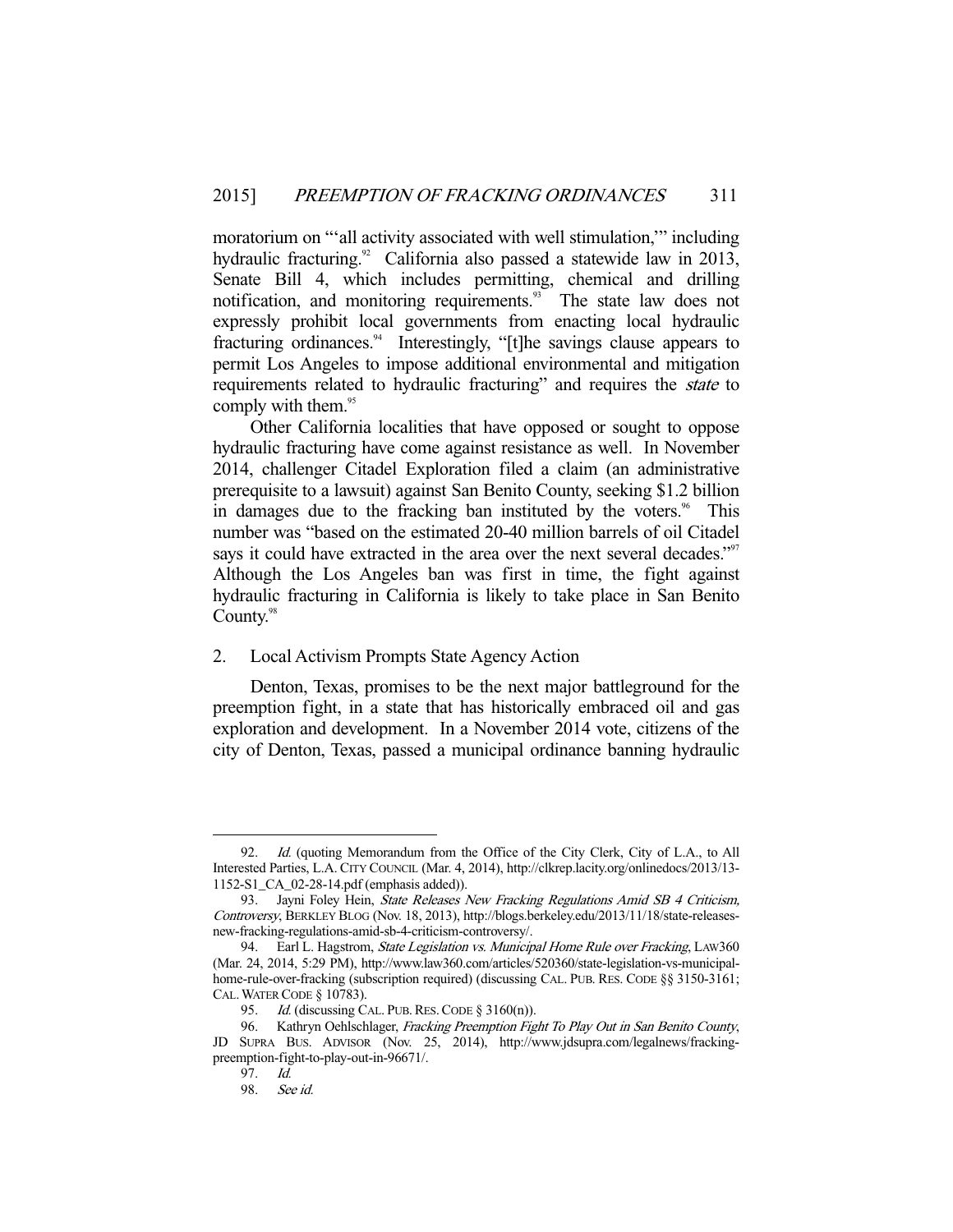fracturing within the city limits.<sup>99</sup> The next day, two lawsuits were filed, challenging it on preemption grounds: one by the Texas General Land Office  $(GLO)^{100}$  and one by the Texas Oil and Gas Association (TXOGA).101 The GLO complaint cites the Texas Constitution for the proposition that "[n]o home-rule ordinance shall contain any provision inconsistent with the general laws enacted by the Legislature of this State."102

 As in Colorado, Texas oil and gas is historically governed by the state—the Railroad Commission is "one of the oldest [regulatory agencies] of its kind in the nation."<sup>103</sup> As in every state, efficiency is served by requiring energy companies to comply with only one set of laws.<sup>104</sup> The concerns of Denton's electorate, while probably sincerely held, must yield to the legislative grant of authority to the state agencies on this matter. Stopping energy and gas extraction at the borders of Denton would be inefficient; as the complaints allege, oil and gas extraction without hydraulic fracturing is a much lower-value pursuit. Unlike in Pennsylvania, the Texas Constitution does not provide a countervailing right to a clean environment.<sup>105</sup> Like West Virginia, there is already a state environmental agency, the TCEQ, taking care of the concerns the citizens of Denton have identified. As the TXOGA points out, "The Railroad Commission and the TCEQ have broad authority to

<sup>99.</sup> Max B. Baker, Attorneys To Help Denton Residents Defend Fracking Ban, STAR-TELEGRAM (Nov. 30, 2014, 2:59 PM), http://www.star-telegram.com/2014/11/30/6327920/ attorneys-to-help-denton-residents.html.

 <sup>100.</sup> Plaintiff's Original Petition and Application for Permanent Injunction at 5, Patterson v. City of Denton, No. D-1-GN-14-004628 (Tex. Dist. Ct. filed Nov. 5, 2014).

 <sup>101.</sup> Original Petition at 1, Tex. Oil & Gas Ass'n v. City of Denton, No. 14-08933-431 (Tex. Dist. Ct. filed Nov. 5, 2014). The TXOGA alleges that the ordinance is preempted by the legislature's grant of oil and gas development regulatory power to the Texas Railroad Commission (Railroad Commission) and the Texas Commission on Environmental Quality (TCEQ). Id. The TXOGA argues both implied preemption with the purpose of these other agencies regulating the oil and gas field and direct conflict with existing Railroad Commission and TCEQ regulations. Id. at 8.

<sup>102.</sup> Plaintiff's Original Petition and Application for Permanent Injunction, *supra* note 100, at 4 (citing TEX.CONST. art. XI, § 5).

<sup>103.</sup> Eugene M. Kim & Stephen C. Ruppel, *Oil and Gas Production in Texas*, BUREAU ECON. GEOLOGY, U. TEX. AUSTIN (2005), http://www.beg.utexas.edu/UTopia/images/pagesize maps/oilgas.pdf.

<sup>104.</sup> See supra Part III.A.1.

 <sup>105.</sup> As of the summer of 2012, the states with a right to a clean environment are Hawaii, Illinois, Massachusetts, Montana, Pennsylvania, and Rhode Island. David R. Boyd, The Constitutional Right to a Healthy Environment, ENVIRONMENT (July-Aug. 2012), http://www. environmentmagazine.org/Archives/Back%20Issues/2012/July-August%202012/constitutionalrights-full.html.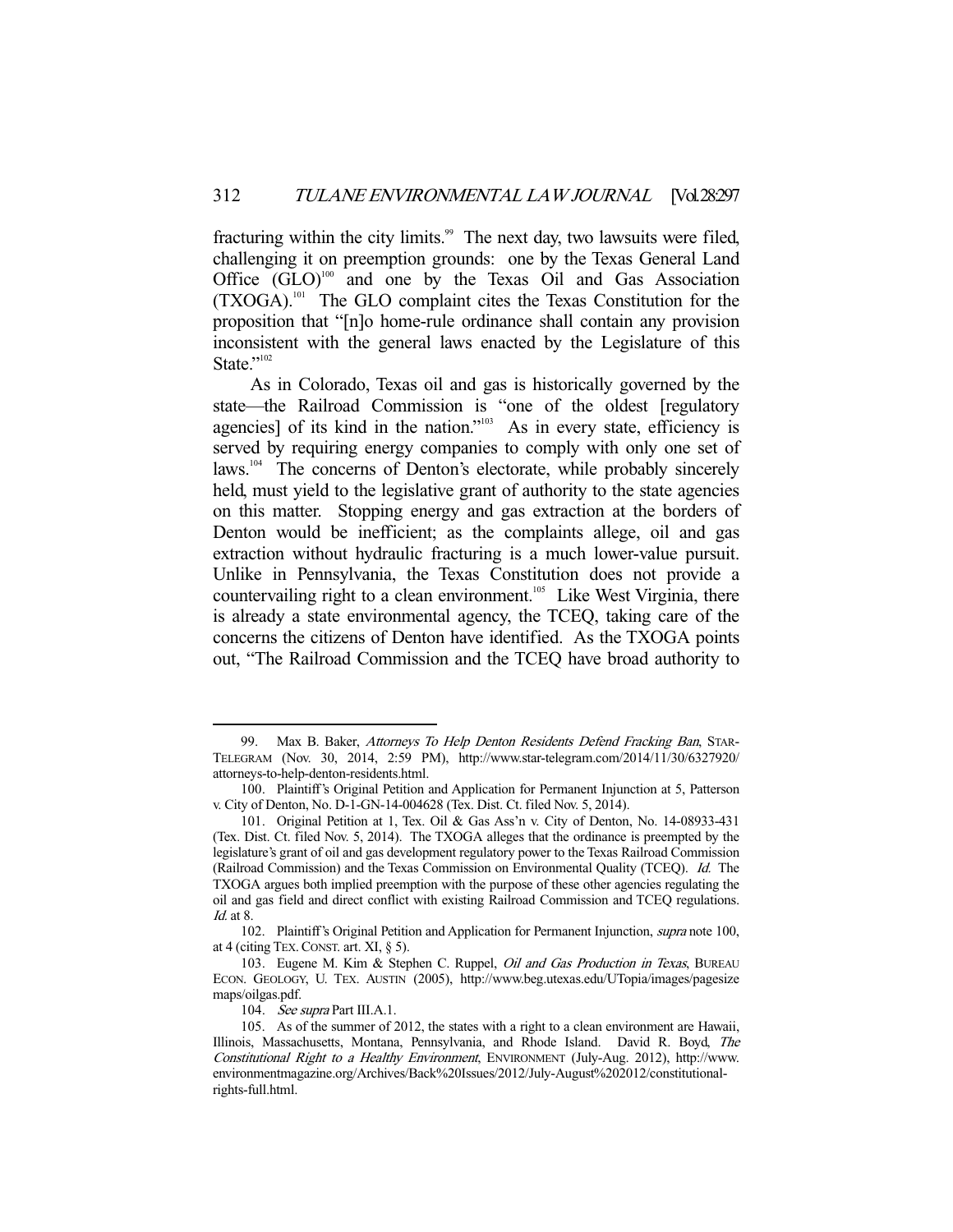regulate each of the 'impacts' and 'dangers' listed in the [Denton] ordinance—and have done so with unmistakable clarity."106

 It is important to note that those opposing the ban will have some unique challenges. Texas home-rule cities have a historic tradition of "concurrent authority . . . to regulate oil and gas activities alongside the [Railroad] Commission."<sup>107</sup> A Houston city ordinance in *Klepak v.* Humble Oil  $\&$  Refining Co. that denied a local permit after a state permit had been granted was allowed to stand.<sup>108</sup> Although the case did not directly consider a preemption rationale, a drilling restriction around Lake Houston was upheld in 2012.<sup>109</sup> Another interesting aspect of the preemption battle unique to Denton is that, while GLO asserts its management power over the state's mineral interests in the complaint, the Texas Natural Resources Code also allows a home-rule city, such as Denton, "to regulate exploration and development of mineral interests" within its boundaries.<sup>110</sup> It remains to be seen whether the importance of the oil and gas money to Texas school children or the economic benefit of hydraulic fracturing to the city of Denton itself, argued in the complaints,<sup>111</sup> will have any impact on these proceedings.

#### IV. CONCLUSION

-

 Preemption will likely continue to be one of the major challenges to efficient industry development and the protection of state interests. It may spread to other areas of oil and gas growth as well. The preemption battle between state and local governments has already spread to the silica-sand mining space, where local governments are claiming that they have a right to ban or place moratoria on "frac sand" mining,<sup>112</sup> which has

 <sup>106.</sup> Original Petition, supra note 101, at 8.

<sup>107.</sup> Timothy Riley, Wrangling with Urban Wildcatters: Defending Texas Municipal Oil and Gas Development Ordinances Against Regulatory Takings Challenges, 32 VT. L. REV. 349, 362 (2007) (citing Tysco Oil Co. v. R.R. Comm'n, 12 F. Supp. 202, 203 (S.D. Tex. 1935); Tysco Oil Co. v. R.R. Comm'n, 12 F. Supp. 195, 201 (S.D. Tex. 1935)).

 <sup>108.</sup> Id. at 362-63 (citing Klepak v. Humble Oil & Ref. Co., 177 S.W.2d 215, 216-17 (Tex. Civ. App. 1944)).

 <sup>109.</sup> City of Houston v. Trail Enters., Inc., 377 S.W.3d 873, 884-85 (Tex. Ct. App. 2012), cert. denied, 135 S. Ct. 76 (2014).

 <sup>110.</sup> Original Petition, supra note 101, at 10 (citing TEX. NAT. RES. CODE ANN. § 92.007 (emphasis added)).

<sup>111.</sup> See id. at 3; Plaintiff's Original Petition and Application for Permanent Injunction, supra note 100, at 2.

<sup>112.</sup> See, e.g., Chris Rodgers, Arcadia Imposes One-Year Moratorium on Frac Sand, WINONA POST (Sept. 18, 2014), http://www.winonapost.com/stock/functions/VDG\_Pub/detail. php?choice=59509&home\_page=&archives= (discussing Special Meeting, CITY OF ARCADIA (Sept. 15, 2014, 7:00 PM), http://www.cityofarcadiawi.com/vertical/sites/%7B755499FD-722A-4046-8441-4D26F8B9F61C%7D/uploads/Council\_Minutes\_9-15-14.pdf).